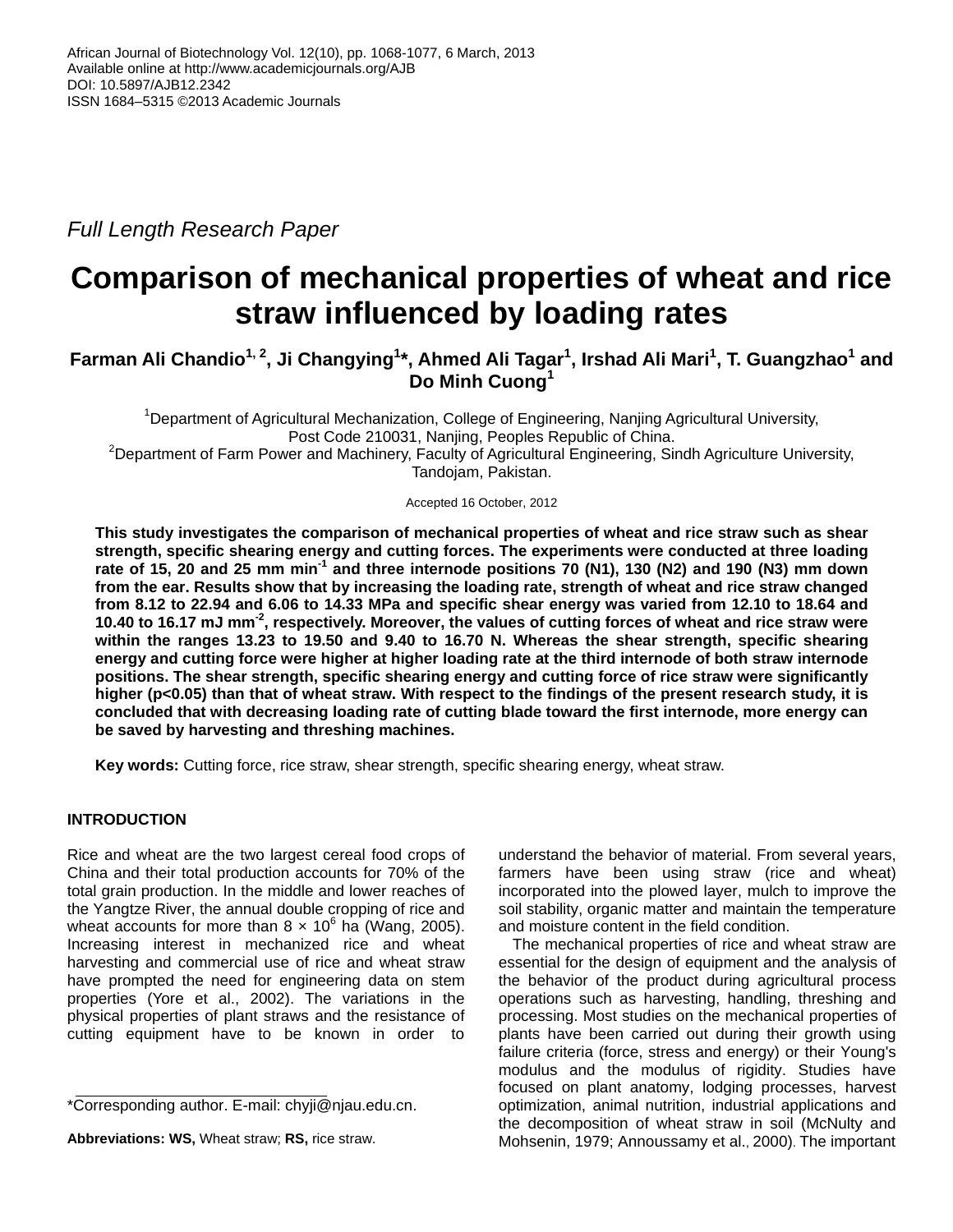|                  | WS                |                   |                    | <b>RS</b>            |                  |                   |
|------------------|-------------------|-------------------|--------------------|----------------------|------------------|-------------------|
| <b>Parameter</b> | N <sub>1</sub>    | N <sub>2</sub>    | N <sub>3</sub>     | <b>N1</b>            | Ν2               | N3                |
| <b>Thickness</b> | $0.473^{b}$       | $0.433^{\circ}$   | $0.543^{b}$        | $0.503^{\circ}$      | $0.476^{b}$      | $0.395^{\circ}$   |
| Diameter         | $3.33^{b}$        | 3.87 <sup>a</sup> | 3.90 <sup>a</sup>  | 3.96 <sup>c</sup>    | $4.21^{b}$       | 4.31 <sup>a</sup> |
| X-sectional area | 8.70 <sup>c</sup> | $11.75^{b}$       | 11.93 <sup>a</sup> | $12.31$ <sup>c</sup> | $13.91^{b}$      | $14.58^{a}$       |
| Length           | $70^{\circ}$      | 130 <sup>b</sup>  | $190^a$            | $70^{\circ}$         | 130 <sup>b</sup> | 190 <sup>a</sup>  |

**Table 1.** Physical properties of WS and RS at different internodes position.

\*N1, N2 and N3, First, second and third internode position, respectively. a-cResources followed by superscript letters in a column are significantly different from others in the same column (P<0.05).

properties of cellular material are: cutting compression, tension, bending, shearing, and friction etc. These properties depend on the species, variety, stalk diameter, maturity, moisture content and structure (Bright and Kleis, 1964; Persson, 1987). Several studies have been conducted to determine mechanical properties of plants. The curves relating shear strength to moisture content were analogous to those found by Liljedhal et al. (1961) who investigated the specific energy required to cut beds of forage. O' Dogherty et al. (1989) measured the shear strength of six varieties of wheat straw.

Tavakoli et al. (2009b) determined shear strength of barley straw. They reported that the values of the shear strength were within the ranges 3.90 to 5.27 MPa, 4.31 to 5.96 MPa and 4.49 to 6.18 MPa for the first, second and third internode positions, respectively. Even today no such work has been done on comparison of mechanical properties of the wheat and rice straw. Therefore, this study was conducted to compare the mechanical properties of wheat and rice straw such as shear strength, specific shearing energy and cutting force at different loading rates.

### **MATERIALS AND METHODS**

Rice (Wu yungen rice 23) and wheat (Nanjing wheat 13) straw were collected at harvesting time from Jiangpu experimental farm of Nanjing Agricultural University, Jiangsu Province of China which is located at latitude of 32° 3' 4.96'' N and longitude of 118° 36' 38.78'' W). The experiment was conducted at Agricultural material characteristics research laboratory, College of Engineering, Nanjing Agricultural University, Nanjing, China during the year 2011.

### **Straw internode preparation**

The wheat straw (WS) and rice straw (RS) were chopped manually into three lengths (70, 130 and 190 mm) and were labeled as N1, N2, and N3, respectively. Leaf blades and sheaths were removed prior to measurement (Annoussamy et al., 2000) (Table 1).

### **Experimental method**

In order to determine the average moisture content of WS and RS, six samples of 30 g were weighed and dried in an oven of 105°C for 24 h and then reweighed (ASAE, 2006). Straw moisture content was calculated by the given formula:

$$
M.C = \frac{W_{wt} - W_{dt}}{W_{dt} - W_t} \times 100
$$
\n(1)

Where, M.C = moisture content, %;  $W_{wt}$  = weight of the moisture of straw with tare, g;  $W_{dt}$  = weight of the dried straw with tare, g;  $W_t$  = weight of the container, g.

Average moisture content of the WS and RS were 18.10%, respectively. The straw internodes were separated out according to their position down from the ear (Annoussamy et al., 2000). In each internode position, internode length, thickness, diameters were measured using a digital caliper (Vernier caliper, China) with the accuracy of 0.01 mm (Figure 1).

## **Fabrication of shear box**

The shear box was fabricated with steel sheets of 130  $\times$  90  $\times$  25 mm dimensions having 5 mm thickness. Six holes of 2 to 7 mm were drilled into side plates of box to provide the passage of straw internode from one plate to another plate. A sliding plate was also fabricated to deflect the straw internode at the center. The shear box was then attached to compression testing machine through wedge grip at bottom and sliding plate at upper side as shown in Figure 2.

### **Testing procedure**

The mechanical properties of WS and RS were measured using a shearing test similar to those described by O'Dogherty et al. (1995), İnce et al. (2005); Nazari Galedar et al. (2008), Crook and Ennos (1994), Annoussamy et al. (2000), Nazari Galedar et al. (2008), Tavakoli et al. (2009b) and Zareiforoush et al. (2010).

### **Shearing test**

 $\tau$ 

The shear box (Figure 1) was attached with mounted in compressive testing machine. The sliding plate was loaded at three loading rates of 15, 20 and 25 mm min<sup>-1</sup>. To determine shear test, the applied force was measured by S-type load cell and a forcetime was recorded up to the specimen failure of straw. The shear failure stress (ultimate shear strength) of the specimen was calculated from the equation below (Tavakoli et al., 2008; Tavakoli et al., 2009b; Zareiforoush et al., 2010).

$$
s = \frac{F_s}{2A} \tag{2}
$$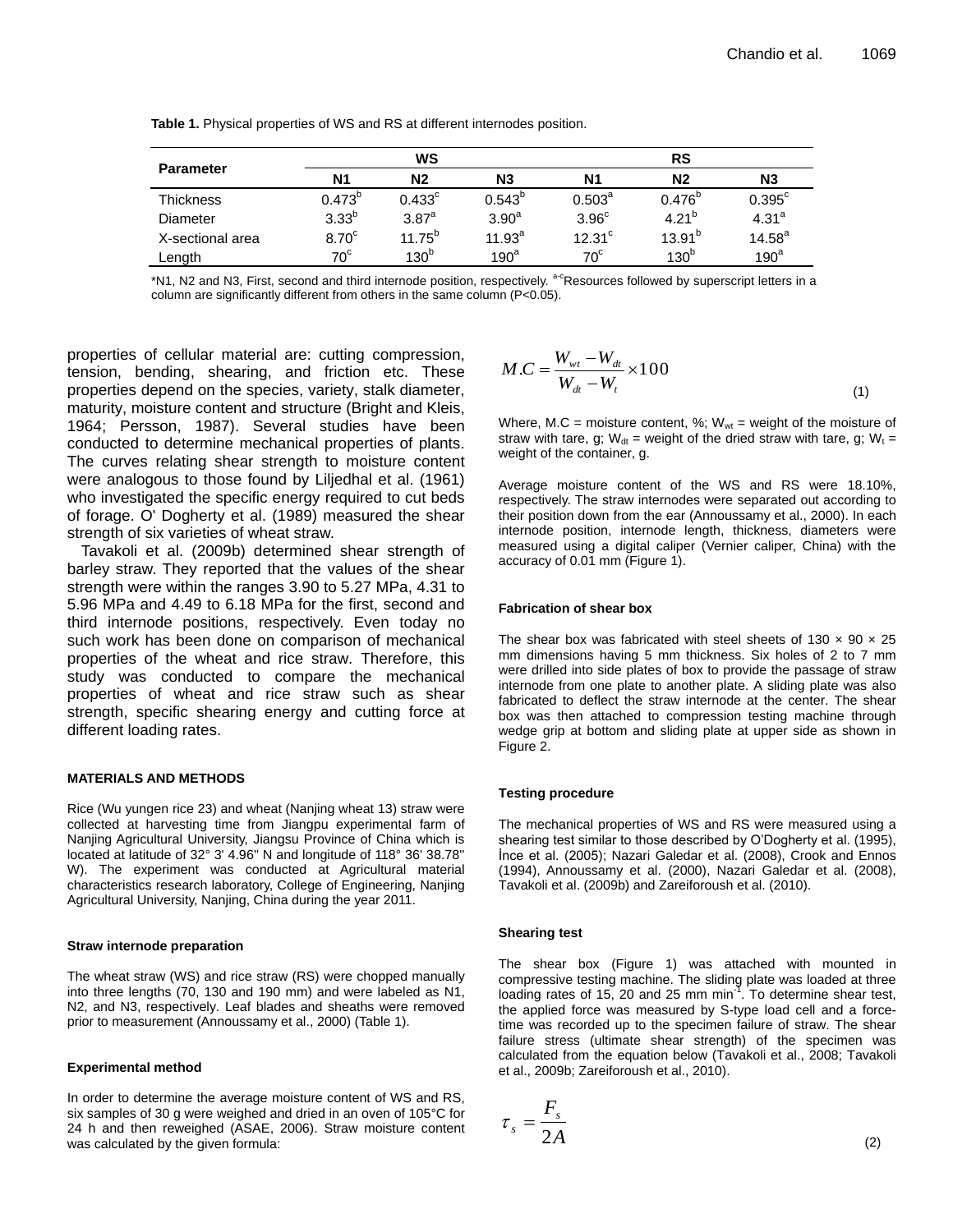

**Figure 1.** A TMS-Pro texture analyzer testing machine used to measure the shear strength and cutting force of WS and RS.



**Figure 2.** Shear box and wedge grip.

calculated by given formula:

Where,  $\tau_{\rm s}$ shear strength, MPa;  $Fs$  = shear force at failure, N; *A =* wall area of the specimen at the failure crosssection,  $mm<sup>2</sup>$  (Table 2).

The shearing energy was calculated by integrating the area under curves of shear force and displacement (Chattopadhyay and Pandey, 1999; Chen et al., 2004; Nazari Galedar et al., 2008; Zareiforoush et al., 2010) using a lab texture pro computer program for data acquisition (TMS-Pro computer-controlled texture measurement system). The specific shearing energy, *Esc* was was

$$
Esc = \frac{Es}{A}
$$

(3)

Where,  $Es =$  shearing energy mm<sup>2</sup> (Table 3).

## **Cutting test**

WS and RS were tested by shear test apparatus under Warner-Bratzler blade at straw length 70,130 and 190 mm. The test set comprises of a blade holder with two locking screws. A central slot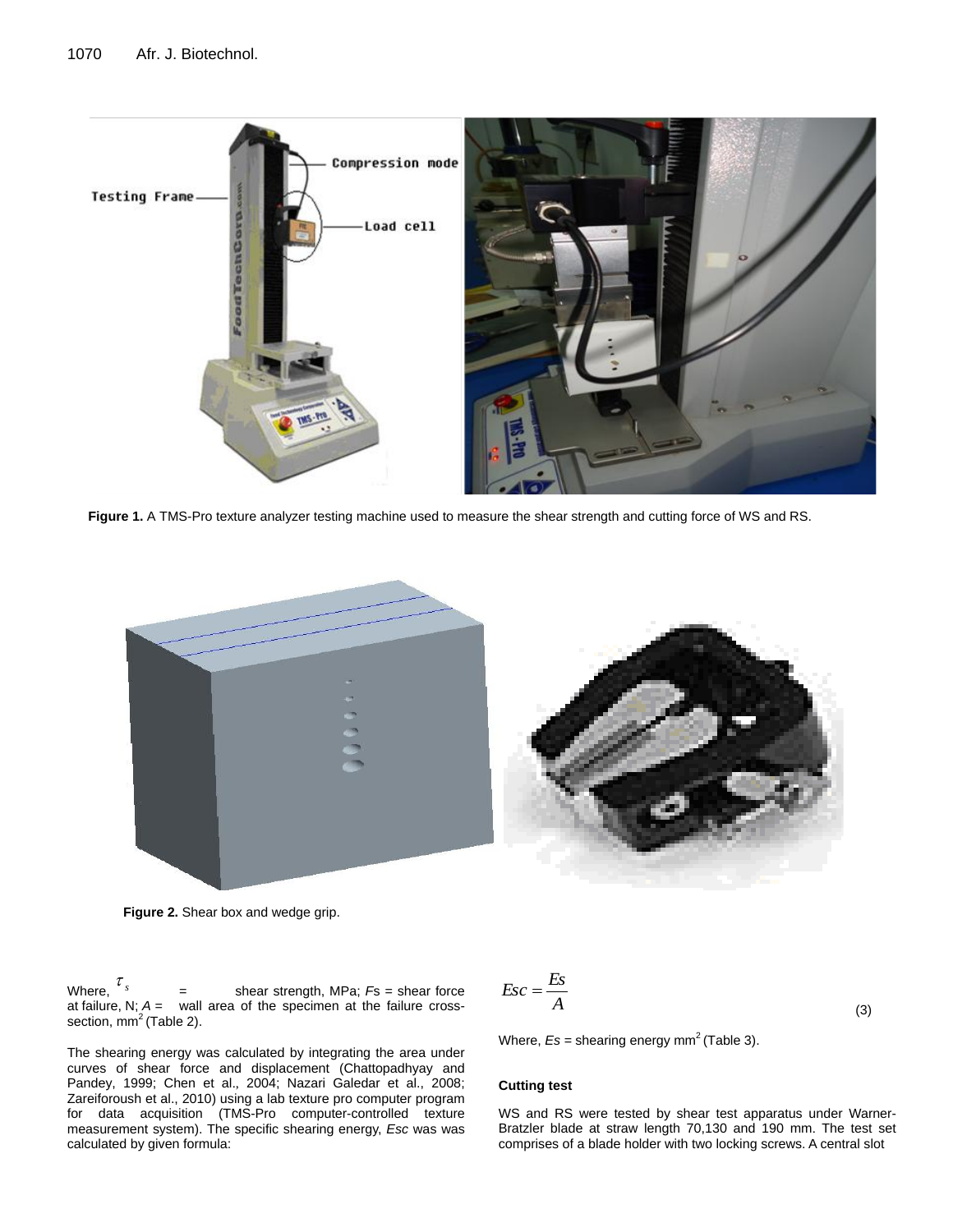|                     | Shear strength (MPa) |                |                |                   |                    |                    |
|---------------------|----------------------|----------------|----------------|-------------------|--------------------|--------------------|
| <b>Loading rate</b> | WS                   |                |                | <b>RS</b>         |                    |                    |
|                     | N1                   | N <sub>2</sub> | N <sub>3</sub> | N1                | N <sub>2</sub>     | N <sub>3</sub>     |
| 15                  | $8.12^{\circ}$       | $14.01^{b}$    | $20.42^a$      | 6.06 <sup>c</sup> | $7.12^c$           | $8.12^{a}$         |
| 20                  | 11.08 <sup>c</sup>   | $17.83^{b}$    | $22.46^a$      | 7.99 <sup>c</sup> | 9.79 <sup>c</sup>  | $10.23^{\circ}$    |
| 25                  | 12.78 <sup>c</sup>   | $16.87^{b}$    | $22.94^a$      | 10.44 $^{\rm bc}$ | 10.33 <sup>c</sup> | 14.33 <sup>c</sup> |

**Table 2.** Comparison of shear strength of WS and RS at different loading rates and internode positions.

**Table 3.** Comparison of specific shearing energy of WS and RS at different loading rates and internode position.

|              | Specific shearing energy (mJ mm <sup>-2</sup> ) |                    |                 |                 |                |                 |
|--------------|-------------------------------------------------|--------------------|-----------------|-----------------|----------------|-----------------|
| Loading rate | WS                                              |                    |                 | RS              |                |                 |
|              | Ν1                                              | N <sub>2</sub>     | N <sub>3</sub>  | Ν1              | N <sub>2</sub> | N3              |
| 15           | $12.1^{b}$                                      | 14.07 <sup>a</sup> | $17.21^{\circ}$ | $10.40^{\circ}$ | $12.32^{a}$    | $13.32^{b}$     |
| 20           | $12.83^{a}$                                     | $16.51^{b}$        | $18.64^{\circ}$ | $11.44^{b}$     | $13.17^a$      | $16.17^{\circ}$ |
| 25           | $13.50^{b}$                                     | $15.23^{a}$        | $18.40^{a}$     | $10.68^{\circ}$ | $11.86^{b}$    | $16.12^c$       |

**\***Means with different superscript letters in a column are significantly different (P˂0.05) according to Duncan's multiple ranges test. N1, N2 and N3, First, second and third internode position, respectively.



**Figure 3.** Warner-Bratzler Blade for cutting test.

allows free movement of the blade to limit friction during analysis (Figure 3).

### **Statistical analysis**

This research study was planned as a completely randomized block design (RCBD) with five replications. One way of variance (ANOVA) and Duncan's multiple range tests (DRMT) were carried out to assess significant differences between means (p<0.05) using SPSS (ver. 16, SPSS, Inc., Chicago, IL, USA).

## **RESULTS AND DISCUSSION**

The variance analysis of the data indicated that the effect of loading rate on the shear strength, specific shearing energy and cutting force of RS were significantly higher (p<0.05) than that WS. Duncan test showed that there were significant differences among the three loading rates (p<0.05) on shear strength, young's specific shearing energy and cutting force. The results are widely discussed as follows: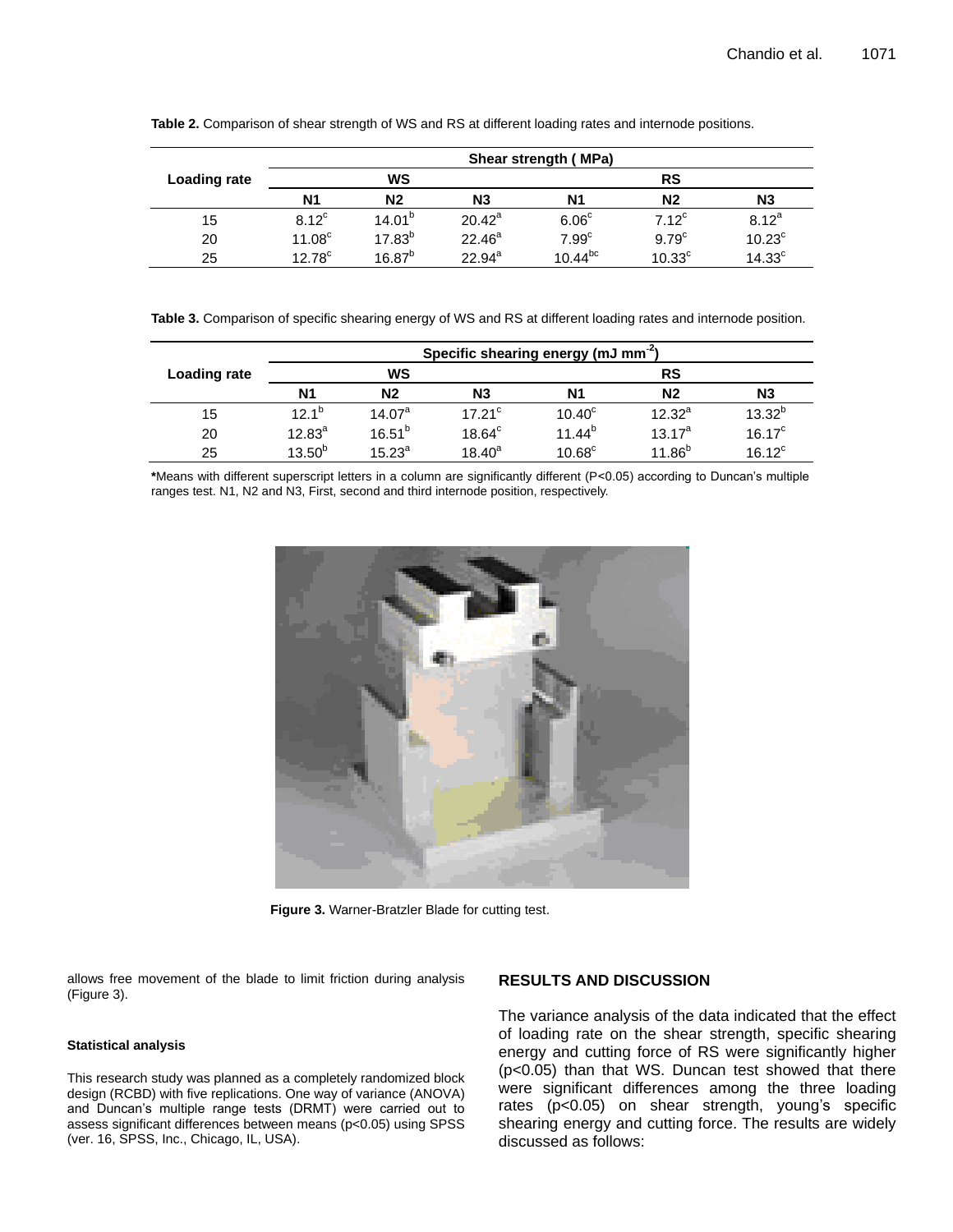

Figure 4. Shear strength of WS and RS at different internode positions under 15 mm min<sup>-1</sup>.



**Figure 5.** Shear strength of WS and RS at different internode positions under 20  $\mathsf{m}\mathsf{m}\mathsf{m}\mathsf{m}$  min<sup>-1</sup>.

## **Shear strength**

The average values of shear strength for internodes (N1, N2 and N3) of WS and RS with three loading rates are presented in Figures 4 to 6. The results of Internodes N1, N2 and N3 of WS varied from 8.12 to 12.78, 14.01 to 17.83 and 20.42 to 22.94 MPa, respectively, while the RS varied from 6.06 to 10.44, 7.12 to 10.33 and 8.12 to 14.33 MPa at N1, N2 and N3, respectively. The higher values of the shear strength for WS in comparison with RS indicate that the WS is inflexible. The shear strength of RS was significantly higher (p<0.05) than that of WS at three loading rates. The shear strength for both WS and RS increased at N3. On comparison, results of WS were higher than RS at loading rate of 25 mm min<sup>-1</sup>. The shear strength was highest (22.94 MPa) at N3 for WS and RS (14.33 MPa) and lowest N1 (8.12 MPa) for WS and RS  $(6.06 \text{ MPa})$  at loading rate of 15 mm min<sup>-1</sup>. These results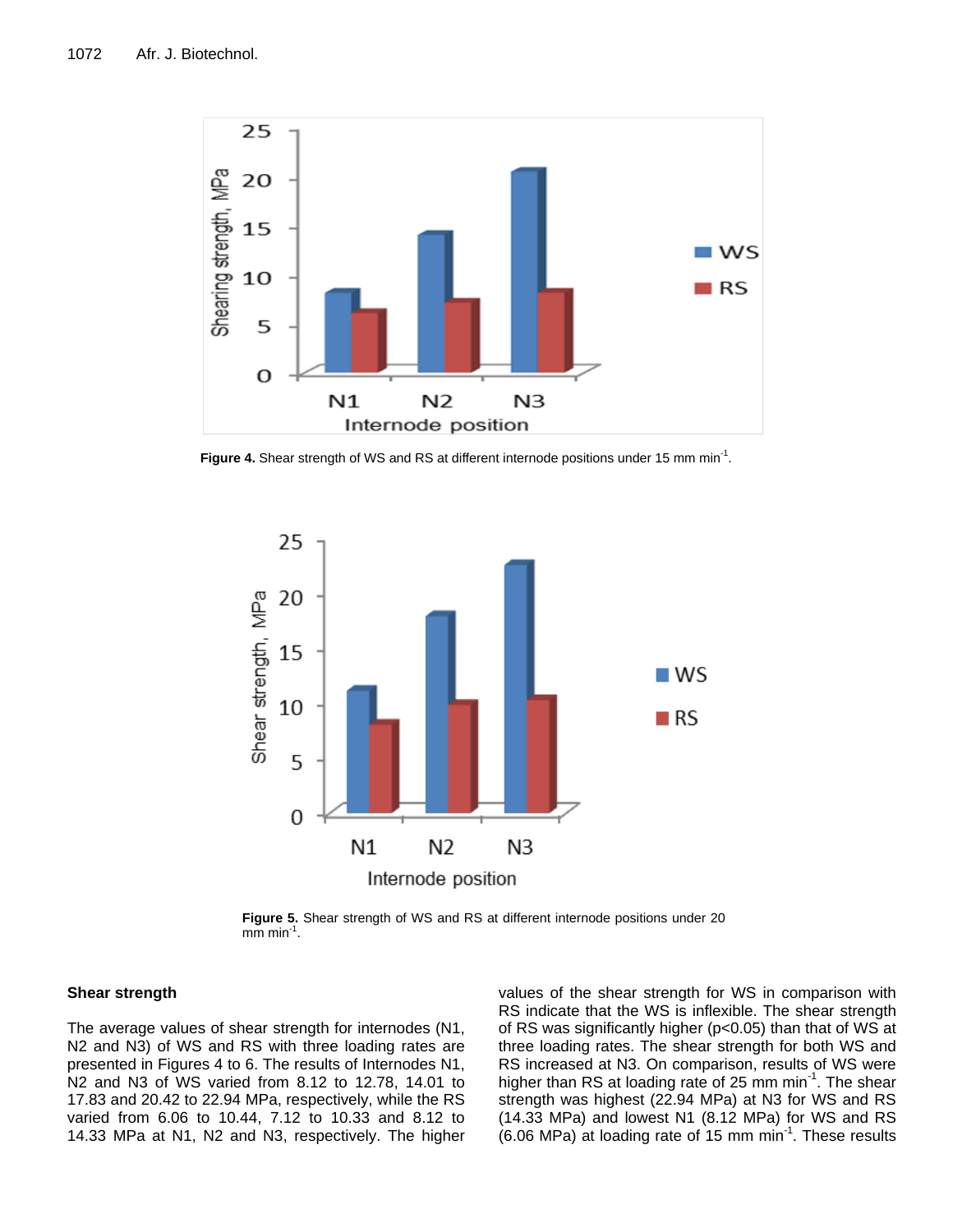

**Figure 6.** Shear strength of WS and RS at different internode positions under  $25$  mm min<sup>-1</sup>.



**Figure 7.** Influence of specific shearing energy of WS and RS at different internode position under 15 mm min<sup>-1</sup>.

are in agreement with Tavakoli et al. (2009a) which showed that the shear strength of wheat straw increased towards the third internode position. These results are in agreement with Zareiforoush et al. (2010b) who concluded that the average shear strength was obtained as 12.18 MPa varying from 8.45 to 20.22 MPa at three loading rates: 5, 10 and 15 mm min<sup>-1</sup>. Zareiforoush et al.

(2010) investigated the effect of loading rate and internode position on the shearing characteristics of rice straw. They showed that the average shear strength was obtained as 12.18 MPa varying from 8.45 to 20.22 MPa. Tavakoli et al. (2009b) determined shear strength of barley straw. They reported that the values of the shear strength were within the ranges of 3.90 to 5.27, 4.31 to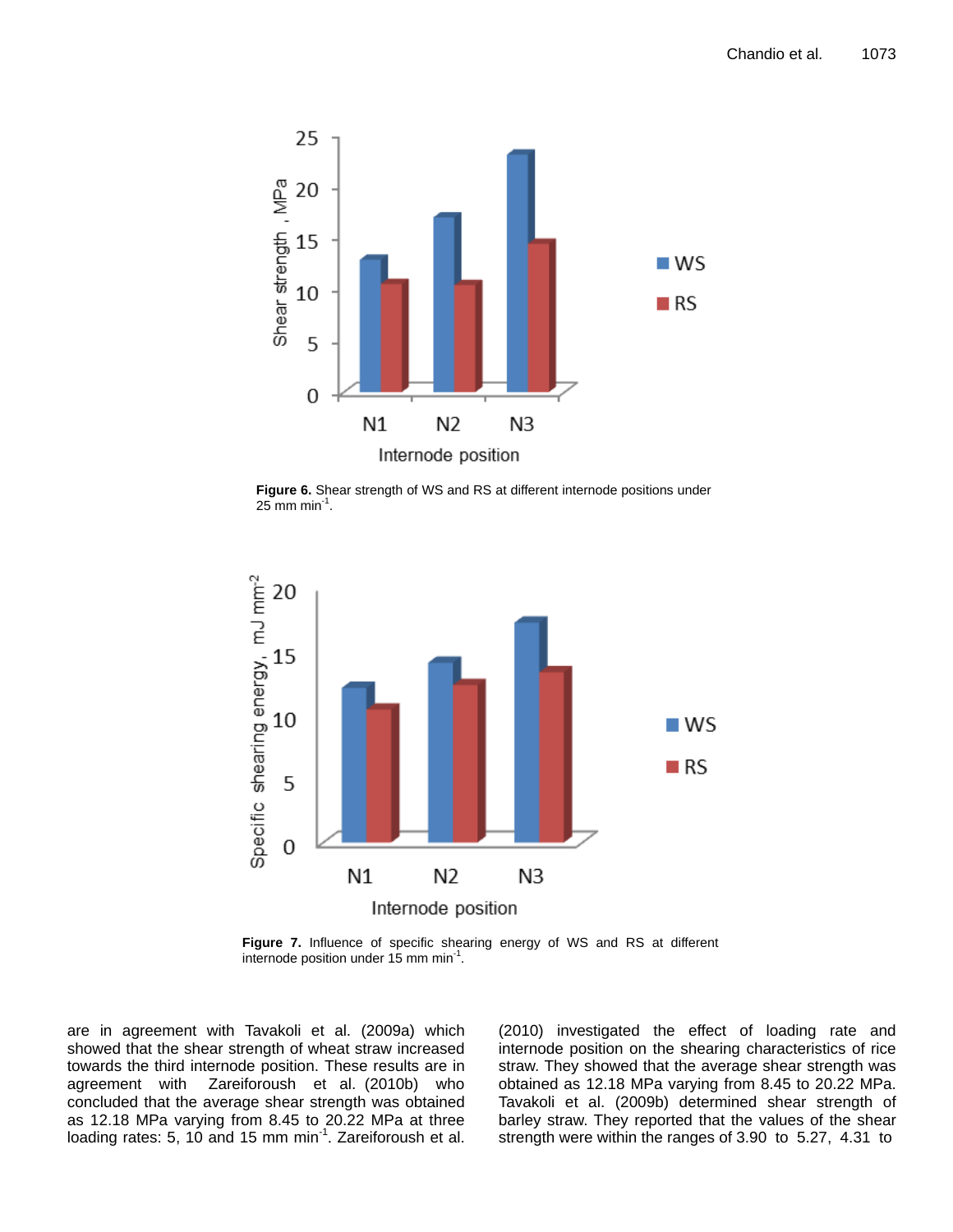

**Figure 8.** Influence of specific shearing energy of WS and RS at different internode position under 20 mm min<sup>-1</sup>.



**Figure 9.** Influence of specific shearing energy of WS and RS at different internode position under 25 mm min<sup>-1</sup>.

5.96, and 4.49 to 6.18 MPa for the first, second and third internode positions, respectively. Kushaha et al. (1983) reported mean values of shear strength of wheat straw in the range of 7 to 22 MPa for stem moisture content ranging from 5 to 30% w.b.

## **Specific shearing energy**

The average values of specific shearing energy for internodes (N1, N2 and N3) of WS and RS with three loading rates are presented in Figures 7 to 9. The results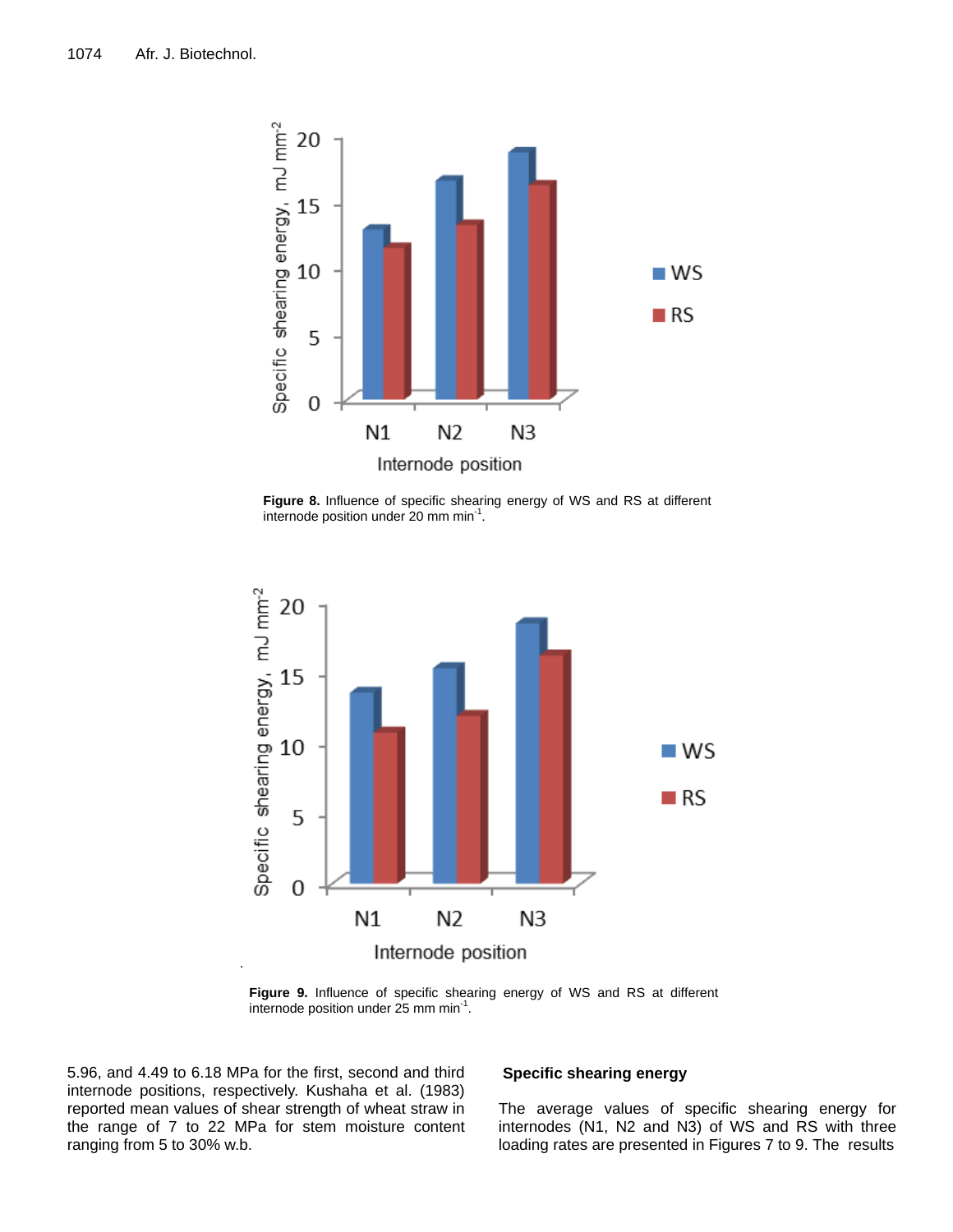

**Figure 10.** The cutting force versus displacement curve for WS.

of internodes N1, N2 and N3 of WS varied from 12.10 to 13.50, 14.07 to 16.51 and, 17.21 to 18.64  $\,$  mJ mm<sup>-2</sup>, respectively, while the RS varied from 10.40 to 11.44, 11.86 to 13.17 and 13.32 to 16.12 at N1, N2 and N3, respectively. According to the Duncan's multiple range tests, the values of the specific sharing energy for RS were significantly higher (p<0.01) than WS and Duncan test showed that there were significant differences among the three loading rates (P<0.05). This means that the energy requirement for shearing of WS is more than RS. The specific shearing energy was found highest at the position of WS at

second internode on  $20 \text{ mm min}^{-1}$  while the lowest was found at RS at first internode position on 15 mm min<sup>-1</sup>, so that overall, the specific energy was found lower at RS. Moreover, when the loading rate was increased from 15 to 25 mm min<sup>-1</sup>, the specific shear energy decreased. The specific shear energy of both straw increased significantly (p<0.01) towards the third internode position. It was at maximum in the third internode position because of the accumulation of more mature straw (Figure 10). This effect of plant height on shearing energy requirement was also reported by Annoussamy et al. (2000) for wheat straw.

Tavakoli et al. (2009b) showed that the values of specific shearing energy of wheat straw varied from 21.85 to 36.26 mJ mm<sup>-2</sup>.

## **Cutting force**

The average values of cutting force for internodes (N1, N2 and N3) of WS and RS with three loading rates are presented in Figure 11. The results of internodes N1, N2 and N3 of WS varied from 13.58 to 15.34, 13.23 to 16.41 and, 15.34 to 19.51 N, respectively, while the RS varied from 9.40 to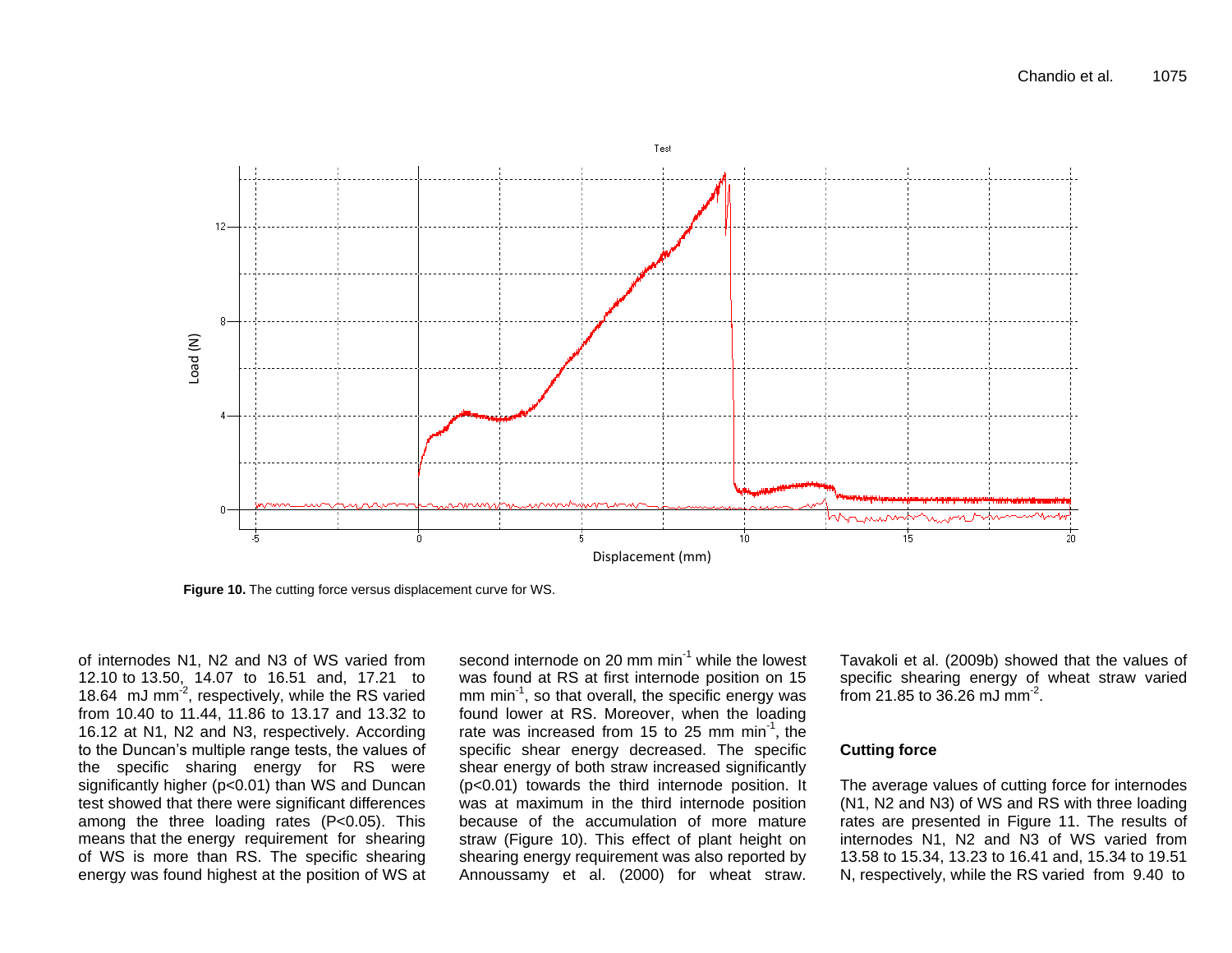|              | <b>Cutting force, N</b> |                |                      |                 |             |                |
|--------------|-------------------------|----------------|----------------------|-----------------|-------------|----------------|
| Loading rate |                         | ws             |                      |                 | <b>RS</b>   |                |
|              | N1                      | N <sub>2</sub> | N3                   | <b>N1</b>       | N2          | N <sub>3</sub> |
| 15           | $13.58^{\circ}$         | $13.23^{b}$    | $15.34^{a}$          | $9.40^{\circ}$  | $12.32^{b}$ | $14.12^a$      |
| 20           | $13.23^{\circ}$         | $14.51^a$      | $17.20^{b}$          | $12.32^{\circ}$ | $13.17^{b}$ | $13.86^{a}$    |
| 25           | $15.34^{b}$             | $16.41^{b}$    | $19.51$ <sup>c</sup> | 14 $12^{\circ}$ | $16.47^{b}$ | $16.70^{a}$    |

**Table 4.** Influence of cutting force of WS and RS at different internode position.



**Figure 11.** Influence of cutting force of WS and RS at different internode position under loading rates.

14.12, 12.32 to 16.47 and 14.12 to 16.70 N at N1, N2 and N3, respectively. The cutting force of WS and RS decreased towards the first internode position. With increase in loading rate of the blade, the cutting force decreased as reported by Annoussamy et al. (2000) for wheat straw and Nazari Galedar et al. (2008) for alfalfa stem. Khazaei et al. (2002) reported that by increasing the cutting speed from 20 to 500 mm min, the shearing strength and 1 there by, the shearing energy of pyrethrum flower stems decreased. According to the Duncan's multiple range tests, the effect of internode position on the cutting force of both straw was significant at the (P>0.05) significance level and RS had significantly higher (P<0.05) values than WS (Table 4).

## **Conclusions**

Based on the results from this study, the following conclusions were drawn:

1) The shear strength and specific shear energy increased towards the third internode position at 25 mm min<sup>-2</sup>, while a decrease was recorded at first internode position at 15 mm min<sup>-2</sup> for both of WS and RS.

2) For all loading rates, the cutting force increased towards the third internode position of both WS and RS straw, while the cutting straw forces decreased at N1 and N2, respectively.

3) The shear strength, specific shearing energy and cutting forces of RS were significantly higher (p<0.05) than that WS.

4) New and innovative usage of wheat and rice straw will be greatly helpful to the designer of wheat and rice straw equipment, harvesting machines and tillage implements.

5) The results of present study indicate that threshing of wheat straw at lower loading rates can be recommended to minimize the shear strength and specific shearing energy requirements.

## **ACKNOWLEDGEMENTS**

The authors are grateful to the Natural Science Foundation of China for their financial support, grant number 51275250 and also acknowledge Professor Chen Kunjie for providing facilities to conduct the experiments at the Agricultural Material Characteristics Research Laboratory, College of Engineering, Nanjing Agricultural University of China.